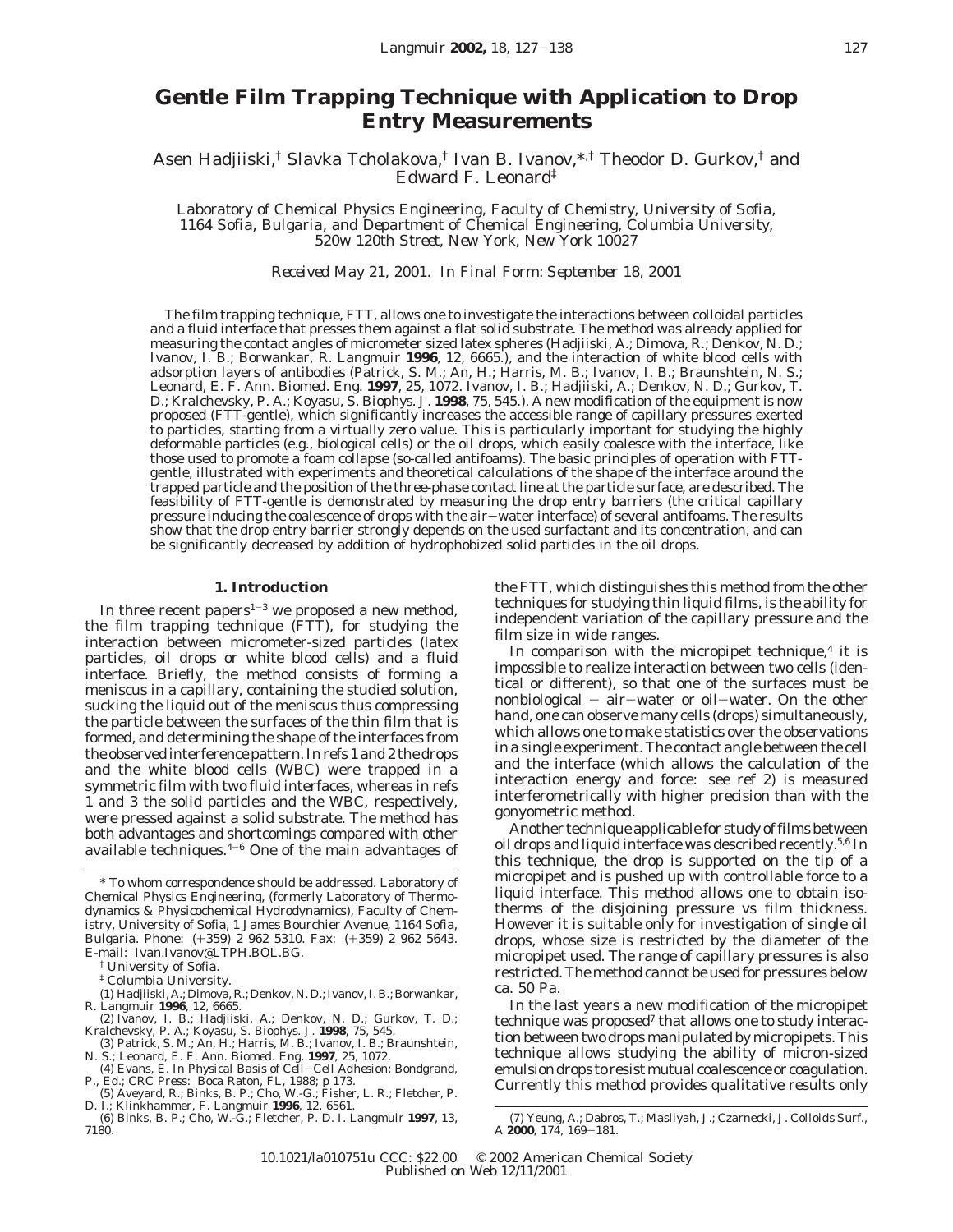because it is difficult to obtain quantitative data about the emulsion films made by such kind of experiments.

In our previous studies $1-3$  some problems were encountered with the control of the pressure exerted on the particles by the meniscus. The reason was that the compression of the particles was realized by suddenly withdrawing water through a side capillary, which led to fast thinning of the liquid layer, with eventual formation of a very thin equilibrium film. The resulting capillary pressure was high and the particle and meniscus interfaces were strongly deformed, which reduced the precision of the shape determination. With WBC, $2,3$  the cells, whose membranes are at normal state ruffled (their surface is covered by numerous folds), were so strongly deformed that they unruffled. This casts doubt on the biological relevance of the results. Finally, once the film was formed, it was very difficult to decrease the capillary pressure, which made it virtually impossible to study the effect of variable force on the WBC behavior.

We propose now a modification of FTT, which we call *FTT- gentle,* in order to avoid the problem of strong deformation. The main differences are (i) The film can be formed by pushing out (rather than withdrawing) a fluid (air or liquid) from a capillary; (ii) By suitably adjusting the wettability of the capillary and the sharpness of its edge, one controls the shape of the meniscus in such a way that the meniscus capillary pressure, at the moment when the interface touches the particle, can be virtually zero, and can be varied smoothly back and forth during the experiment.

In the next section we describe the experimental apparatus. Section 3 is devoted to theoretical calculations of the shape of the interface around the particle and the position of the contact line as a function of the pressure exerted under different experimental conditions. The title of this section is "Principles of Operation", because it is meant to provide the researchers information about what could be expected in experiments, depending on the properties of the system under study, and the way one can control their occurrence. In this section we present also several experimental results, which are compared with the theoretical predictions. As a demonstration of the new method, in Section 4, we have applied it for determination of the so-called "drop entry barrier" (critical capillary pressure to drop entry). This is a quantity, which characterizes the ability of small drops to pierce through the air-water interface.

#### **2. Description of the New Film Trapping Apparatus**

The apparatus is shown schematically in Figure 1. A vertical glass capillary tube 1 (of diameter of a few millimeters) is held a small distance apart from the flat bottom of a glass vessel 2. The lower capillary end is immersed in the liquid in the vessel. A positioning device (not shown) supports the capillary. This device allows *X*, *Y*, *Z* movement. An additional device allows adjustment of the capillary tilt so that the capillary tip can be set parallel to the substrate. The liquid in the vessel includes dispersed colloidal particles (e.g., emulsion droplets, solid particles, or biological cells). The particles could be also deposited on the substrate. The upper end of the capillary is connected by a three-way stopcock 3 to a gas-phase pressure control system consisting of two syringes 4, a precise pressure sensor 5, and a buffer volume as a pressure damping system 6. The two syringes, large and small, are for rough and precise pressure control, respectively. Micrometer screw 7 with spring 8 ensures precise



**Figure 1.** Film trapping apparatus. Basic scheme of the setup, allowing experiments with a freely moving air-water meniscus. A vertical glass capillary 1 is partially immersed in a vessel 2, containing water with dispersed colloidal particles. One can regulate the air pressure inside the capillary by means of a pressure control system in order to blow out the inner airwater meniscus. The gas-phase pressure control system consists of three-way stopcock 3, two syringes 4 (small and large), precise pressure sensor 5, and damping system 6, all connected with tubing. Micrometer screw  $\hat{7}$  and spring 8 allow the precise pressure regulation by the smaller syringe. The capillary is supported by positioning device (not shown) mounted on a microscope stage 9. When the meniscus approaches the vessel's bottom at a distance smaller than the particle diameter, some particles remain sandwiched between the interface and the glass substrate (see the magnified part of the scheme). One observes the particles from below through the substrate by inverted microscope with objective 10.

motion of the piston of the small syringe. The damping system reduces pressure fluctuations arising from irregular movement of the syringe pistons and pressure drifts due to temperature gradients along the system tubing. This system consists of a thermostatically isolated flask, 6, containing water (see Figure 1), which is in contact with gas in the rest of the system through a vertical tube immersed in the flask. Besides stabilization of pressure, the damping system ensures saturation of the internal air phase with water vapor. This minimizes evaporation from the air-water interface shown magnified at the side of Figure 1. The positioning device with attached capillary and the vessel are mounted on the stage, 9, of an inverted microscope. The stage is equipped with the standard microscope *X*, *Y*, *Z* translators, and has an opening for observation from below through the glass bottom of the vessel by an objective 10 (Figure 1).

As mentioned in section 1, FTT-gentle allows one to trap particles at virtually zero capillary pressure, and consequently to precisely increase the pressure. This is achieved by making the interface flat before it touches the particles. (See also the explanations in section 3b.) One possible way to do this is to attach the interface at the edge of the capillary and to control its shape by changing the air pressure inside the capillary. The stable attachment of the air-water interface at the capillary edge, in the case of surfactant solutions, which improve the wettability of the capillary, is a difficult task. Small perturbations in the pressure or small mechanical vibrations in the system can provoke the detachment of the contact line from the edge. Then, the interface jumps from the edge and the contact line reaches a position at the internal wall of the capillary, corresponding to the equilibrium three-phase contact angle. One needs to use an edge with a special shape, made from poorly wettable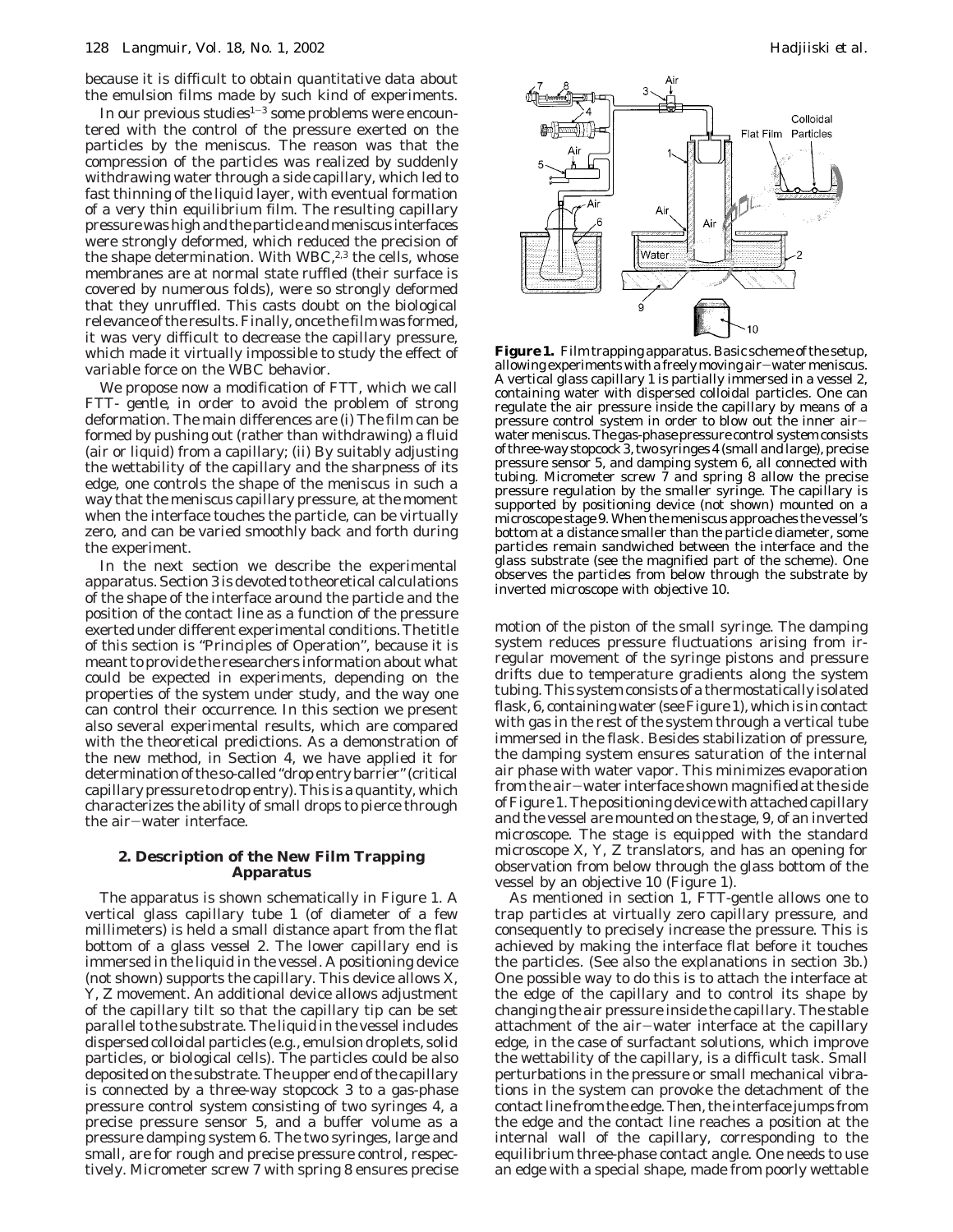

**Figure 2.** Modification of the film trapping apparatus, allowing experiments with an attached air-water meniscus (FTT-gentle setup). At the lower end of the glass capillary 1 a Teflon sleeve 2 is attached, that in combination with a Teflon washer 3, supports a sapphire disk 4 with a conical opening. The airwater meniscus is attached at the working sapphire's edge, situated at the upper side of the disk. A specially shaped glass substrate with a projecting upward stub 5 is used in experiments. The stub's base 6 is placed at the bottom of the vessel, shown in Figure 1. One can regulate precisely the air pressure inside the capillary in order to make the meniscus flat. This setup allows trapping the particles at virtually zero capillary pressure and then precisely to increase the pressure.

material, to ensure stable attachment of the fluid interface. A modification of the experimental setup, allowing experiments with an attached meniscus, is shown in Figure 2. The lower end of the capillary 1 is inserted hermetically in a Teflon sleeve, 2. The purpose of the sleeve, in combination with a Teflon washer 3, is to fasten a sapphire disk 4 to the capillary. The disk has an opening with a wedge-like shape. The conical opening's surface is inclined at angle approximately 60° to the horizontal (Figure 2). This shape of the wedge ensures stable attachment of the air-water interface at the sapphire's upper edge. Because of the strong hysteresis of the contact angle at the edge, the interface will detach only if one lowers significantly (much more than typical pressure fluctuations) the pressure inside the capillary.

However, since the sapphire disk is of finite thickness, it is impossible to move the attached air-water meniscus, keeping it flat, close to the glass substrate. This difficulty is overcome by elevating a part of the substrate surface with a small stub 5, cut out onto a glass plate 6. The plate lies on the vessel's bottom. The stub is projected upward into the opening of the sapphire. One can move the capillary downward in order to juxtapose the interface with the glass stub. Thus one achieves trapping of particles by a truly flat interface (see the magnified part of Figure 2).

One can maintain the attached meniscus flat by adjusting the air pressure inside the capillary. One can check whether the interface is really flat by several means. For example, observation in reflected light could be used to determine the interface shape (see, e.g., refs 1 and 2). One can observe tracer particles sliding below the curved water surface due to the action of buoyancy. The particles do not move when the interface is flat.

Before measurement, the tilt of the capillary must be regulated. One starts by adjusting the capillary so that it is visually vertical. There are several ways for precise adjustment. If one works with capillary without sapphire disk (a *freely moving meniscus*: see section 3c), one can use a simple method based on observing the appearance of bubbles. The capillary is lowered carefully until it touches the vessel's bottom. The air pressure is increased



**Figure 3.** A scheme of water menisci formed around the capillary, with radius  $R<sub>C</sub>$ . The outer meniscus decays to a flat interface away from the capillary. The lower capillary edge is held a small distance  $Z_{\rm C}$  above the substrate and at a distance *Z* from the level of the flat surface of water in the vessel. The inner spherical meniscus (denoted with dashed line) with running slope angle  $\phi$ , and capillary pressure  $P_{\text{C}}^{\text{S}}$  has an equilibrium angle  $\psi_{\texttt{C}}$  with the capillary. This scheme corresponds to the case of a *freely moving meniscus*. When the interface moving downward, driven by the increasing pressure *P*A, reaches the substrate, a wetting film with radius *R* forms. The wetting film is in equilibrium with the Plateau border whose capillary pressure is  $\bar{P}_C$ . The equilibrium contact angle with the substrate is *θ*.

until bubbles appear, escaping between the capillary tip and the vessel's bottom. The capillary is slightly lifted, the tilt is appropriately changed and this procedure is repeated until no more bubbles appear as the pressure is increased up to the maximal working value. The capillary is lifted again, the vessel is exchanged with that containing the studied dispersion of particles, the capillary is lowered to a suitable height, and the measurements are started. In the case of sapphire disk mounted at the end of capillary (an *attached meniscus*: see section 3b), it is recommended to perform tilt adjustment "on dry", by means of optical observation. One brings the lower sapphire surface into the focus of the microscope and adjusts the capillary tilt until the whole surface comes at the same focal plane. This method is slower but more precise and avoids accidental wetting of the sapphire's upper surface, which is unwanted because leads to easier detachment of the air-water interface.

#### **3. Principles of Operation**

Although some experimental observations will be presented in this section, full details about the materials used and the equipment are given in section 4.

If the manipulations are performed slowly enough, the shape of all interfaces in the system are governed by Laplace equation of capillarity $8,9$  (see Figure 3 for notations):

$$
\frac{1}{r}\frac{d}{dr}(r\sin\phi) = \frac{P_{\rm C}}{\sigma} + \frac{\rho g z}{\sigma} \tag{1}
$$

$$
\frac{\mathrm{d}z}{\mathrm{d}r} = \pm \tan \phi = \pm \frac{\sin \phi}{\sqrt{1 - \sin^2 \phi}} \tag{2}
$$

where  $\phi$  is the running slope angle,  $\sigma$  is the interfacial tension,  $\rho$  is the water density, and  $g$  is the acceleration of gravity. The capillary pressure is  $P_C = P_A - P_W$ , where

<sup>(8)</sup> Princen, H. M. In *Surface and Colloid Science*; Matijevic, E., Ed.; Wiley-Interscience: New York, 1969; Vol. 2, p 1.

<sup>(9)</sup> Kralchevsky, P. A.; Danov, K. D.; Denkov, N. D. In *Handbook of Surface and Colloid Chemistry*; Birdi, K. S., Ed.; CRC Press: New York, 1997; Chapter 11.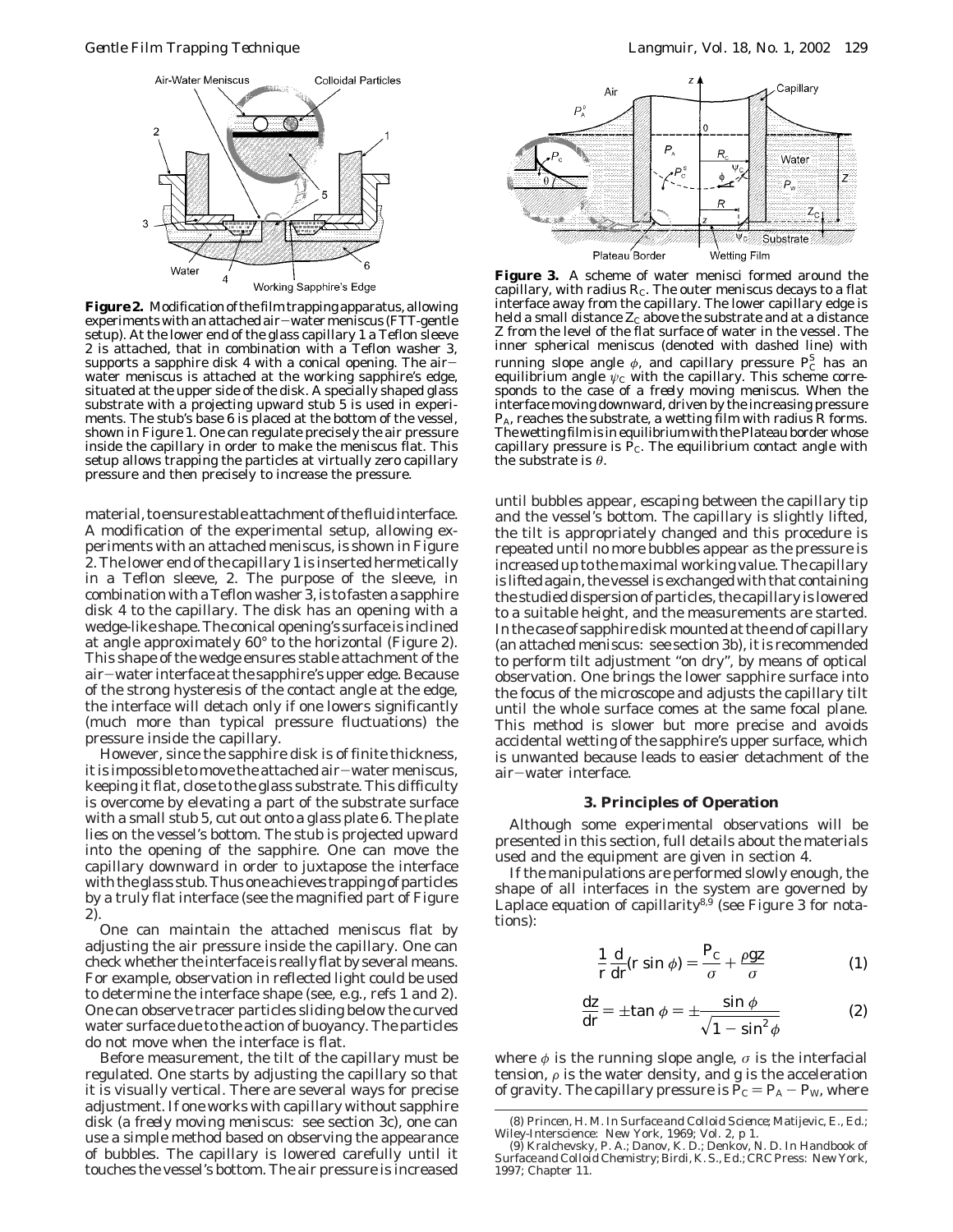$P_A$  and  $P_W$  are the equilibrium pressures in the gas and liquid phases, respectively. To simplify the treatment we have neglected hereafter the term accounting for the gravity in the right-hand side of eq 1. Really, one can estimate<sup>1,2</sup> that in our case the term  $\rho gz$  is of the order of  $10^{-2}$  Pa while the  $P_{\rm C}$  is typically above 1 Pa (or much higher, depending on the studied system).

When the microparticle is deformable, e.g., a WBC or a liquid drop, the analysis becomes rather complicated (see ref 2), but it is performed essentially in the same way as for nondeformable, solid particles. On the other hand, our goal here is only to demonstrate the main features of the processes involved. Hence, to make the analysis more transparent, we will deal only with nondeformable, spherical particles in the following three cases.

**(a) Freely Moving Meniscus, Forming a Wetting Film without Particles.** The analysis is commenced with a system without particles and assumes, that the meniscus can move freely inside the capillary, forming a contact angle  $\psi_c$  (see Figure 3) with the capillary wall. When the meniscus inside the capillary is away from the substrate (shown with dashed line in Figure 3), it has a spherical shape and its capillary pressure is

$$
P_{\rm C}^{\rm S} = \frac{2\sigma}{R_{\rm C}} \cos \psi_{\rm C} \tag{3}
$$

When the meniscus "touches" the substrate, a planar thin film forms suddenly. The film radius is *R* and the contact angle it forms with the meniscus, encircling it, is *θ* (see the magnified part in Figure 3). The capillary pressure of this meniscus can be calculated by integrating once eq 1, with the boundary conditions  $\phi = \theta$  at  $r = R$ , and  $\phi = (\pi/2)$  $-\psi_c$ ) at  $r = R_c$ . The result is<sup>10,11</sup>

$$
P_{\rm C} = \frac{2\sigma (R_{\rm C} \cos \psi_{\rm C} - R \sin \theta)}{R_{\rm C}^2 - R^2}
$$
(4)

Equation 4 applies also in the absence of a wetting film: in this case  $\theta$  is the contact angle between the meniscus and the solid substrate and *R* is the radius of the "dry" spot. In Figure 4  $P_{\text{C}}$ , calculated from eq 4, is plotted vs  $R$ for two different contact angles,  $\theta_2 > \theta_1$ . Point A corresponds to a spherical meniscus. If the meniscus motion is extremely slow, the film forms with an initial radius  $R_{\text{INI}}$  and a contact angle  $\theta_1$  (point *B*). The new meniscus, encircling the film, has the same capillary pressure as the initial spherical meniscus. Even if one moves the spherical meniscus downward infinitely slowly, the initial film cannot have a radius smaller than  $R_{\text{INI}}$ . By setting  $P_{\text{C}}^{\text{S}}$  $P_{\rm C}(\theta)$  and using eqs 3 and 4, one can derive

$$
R_{\rm INI} = R_{\rm C} \frac{\sin \theta}{\cos \psi_{\rm C}} \tag{5}
$$

If one applies an air pressure higher than the equilibrium pressure  $P_A$ , corresponding to eq 3, one can form a film with a larger initial radius (point *C*). After the film has been formed, one can increase or decrease its radius by increasing or decreasing the gas pressure. Since the pressure in the liquid remains constant, this corresponds to an increase or decrease of the capillary pressure. Provided that there is no hysteresis of the contact angle, these pressure changes will correspond to a motion along



Figure 4. Plot of the capillary pressure  $P_c$  as a function of the film radius *R* for two different contact angles with the substrate  $\theta_2$  >  $\theta_1$  at a constant contact angle with the capillary  $\psi_c$ , (see eq 4). Point *A* corresponds to a spherical meniscus with capillary pressure  $P_{\rm C}^{\rm S}$  given by eq 3. The film forms with initial radius  $R_{\text{INI}}$  at the same capillary pressure as that of the spherical meniscus (dashed line *<sup>A</sup>*-*B*). If one applies a pressure higher than the equilibrium pressure, one can form a film with a larger initial radius  $R_1$  (point  $C$ ). After the film has been formed, one can increase or decrease the film radius along the path *<sup>E</sup>*-*B*-*<sup>C</sup>* by increasing or decreasing the pressure. For  $R \leq R_{\text{MIN}}$  the film is unstable and jumps to a spherical meniscus (point *A*). A possible transition from common black film to Newton black film is depicted with dashed line *<sup>C</sup>*-*D*. The transition is associated with an increase of the contact angle with the substrate to the value  $\theta_2$ . This process takes place at a constant capillary pressure and the final equilibrium state is reached at a new, larger radius  $R_2$ . In case of hysteresis, if one tries to close the film formed at point *C*, the film radius at the beginning will stay constant. If  $\theta_2$  is the value of the advancing contact angle, the instantaneous contact angle will increase (and the capillary pressure will decrease along the line *<sup>C</sup>*-*F*) until the curve corresponding to  $\theta_2$  is reached. After that the film will start shrinking along the curve  $F-G$ .

the curve  $B-C$  (and farther toward the higher radii) or along the curve  $B$ – $E$  down to point  $E$ , where the film radius is  $R_{MIN}$ . However, it is impossible to obtain a film with radius smaller than  $R_{MIN}$ . The dashed portion of the curve corresponds to an unstable meniscus. At point E (corresponding to  $dP_C/dR = 0$ ) the film will close spontaneously and the system will suddenly jump to a spherical meniscus (point A). It is easy to obtain  $R_{MIN}$  and the corresponding capillary pressure  $P_{\text{C,MIN}}$  from eq 4:

$$
R_{\text{MIN}} = R_{\text{C}} \frac{(\cos \psi_{\text{C}} - \sqrt{\cos^2 \psi_{\text{C}} - \sin^2 \theta})}{\sin \theta} \tag{6}
$$

$$
P_{\text{C,MIN}} = \frac{2\sigma}{R_{\text{C}}} \frac{\cos \psi_{\text{C}} - a \sin \theta}{1 - a^2}, \quad a = \frac{R_{\text{MIN}}}{R_{\text{C}}}
$$
 (7)

The respective expressions for a perfectly wetting meniscus  $(\psi_C = 0)$  are

$$
R_{\text{MIN}} = R_{\text{C}} \tan \frac{\theta}{2} \tag{8}
$$

$$
P_{\text{C,MIN}} = \frac{2\sigma}{R_{\text{C}}} \cos^2 \frac{\theta}{2} \tag{9}
$$

In practice the minimum is so shallow, that for purely technical reasons it is usually impossible to reach  $R_{\text{MIN}}$ . The pressure difference  $P_{\rm C}^{\rm B} - P_{\rm C,MIN}$  (i.e., the depth of the minimum) can be expressed for  $\psi_{\rm C} = 0$  as follows: minimum) can be expressed for  $\psi_c = 0$  as follows:

ington, DC, 1964; p 144. (11) Toshev, B. V.; Ivanov, I. B. *Colloid Polym. Sci.* **1975**, *253*, 558.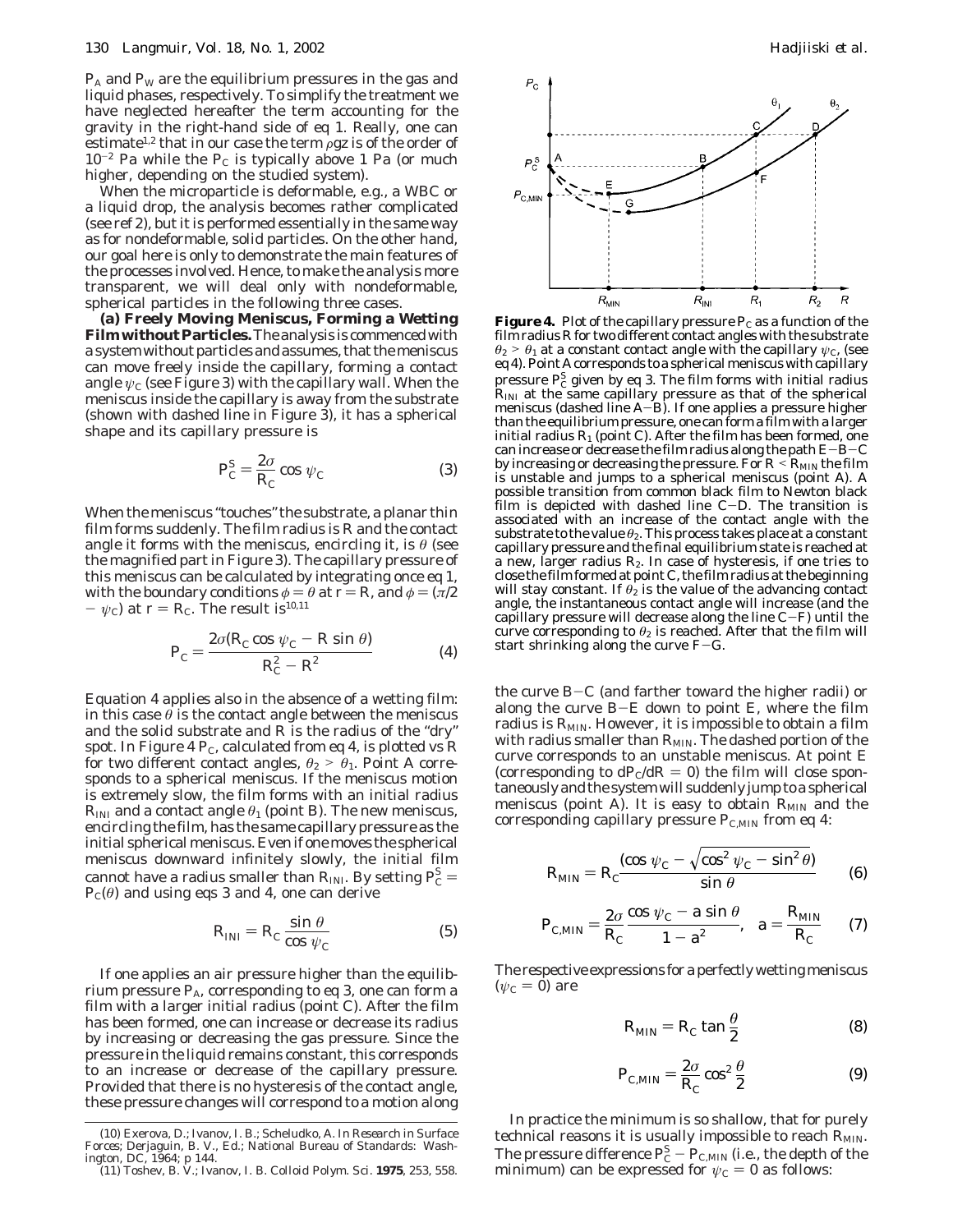$$
P_{\rm C}^{\rm S} - P_{\rm C,MIN} = \frac{2\sigma}{R_{\rm C}} \sin^2 \frac{\theta}{2} \tag{10}
$$

It is so small that any attempt to decrease the film radius below  $R_{\text{INI}}$  would lead to closure of the film.<sup>12</sup> Indeed, for reasonable values of the system parameters ( $\sigma = 35$  mN/ m,  $R_C = 0.2$  cm,  $\theta = 1^{\circ}$ , and  $\psi_C = 0^{\circ}$ , the difference  $P_C^{\circ}$ <br>  $P_{\text{CMB}}$  is of the order of  $10^{-2}$  Pa. Therefore, in the presence  $-P_{\text{C,MIN}}$  is of the order of  $10^{-2}$  Pa. Therefore, in the presence of a wetting film, it is impossible to reach capillary pressures lower than that of a spherical meniscus. It follows from eqs 3 and 4 that one practical way to decrease the meniscus capillary pressure is to increase the contact angle  $\psi_c$  between the meniscus and the capillary. This option is discussed below.

Finally, one may anticipate a transition from a common black film (CBF) to a Newton black film (NBF), depicted with dashed line *<sup>C</sup>*-*D*. The transition is associated with an increase of the contact angle with the substrate from  $\theta_1$  to a value  $\theta_2$ . This process takes place at constant capillary pressure, and the final equilibrium state is reached at a new, larger radius  $R_2$ . This explains the spontaneous expansion of a film, when it is transformed from CBF to NBF.

**(b) A Particle Trapped by a Meniscus Attached at the Capillary Edge.** If the edge of the capillary is either very sharp or has a special shape, it is possible (by controlling the gas pressure) to adjust the meniscus to be perfectly flat (zero capillary pressure) when it is not in contact with the particles. (See also section 2.) Then, by means of the positioning device, the capillary can be moved downward until the distance between the capillary's edge and the substrate  $Z_C$  becomes equal to the particle diameter 2 $R_{P}$ . As a result, the meniscus "touches" the particle. If the particle is attached firmly to the substrate, the contact line will expand swiftly and move downward until it reaches a position, at which the contact angle between the particle and the air-water interface acquires its equilibrium value  $\psi_P$  (the dashed line 1 in Figure 5 shows the shape of the meniscus at this moment).<sup>13</sup>

The position of the contact line at the particle, specified by the azimuthal angle  $\beta$ , at a given angle  $\psi_{\rm p}$  (Figure 5) can be determined by solving the Laplace equation. From eqs 1 and 2, assuming negligible gravity and setting  $P_{\rm C}$  $= 0$ , with boundary conditions at the particle surface, the following equations result:

$$
r = R_{\text{CONT}} = R_{\text{P}} \sin \beta \tag{11}
$$

$$
z = Z_{\text{CONT}} = R_{\text{p}}(1 + \cos \beta) \tag{12}
$$

$$
\phi = \psi_{\text{CONT}} = \psi_{\text{P}} - \beta \tag{13}
$$

(12) Although we will not treat here the role of the hystresis of the contact angle, it is worthwhile noting how the processes will occur if there is a hysteresis. With reference to Figure 4, let us assume that  $\theta_2$ is the advancing contact angle. If we try to close the film, formed at point *C* (by sucking in the air from the capillary), the film radius at the beginning will stay constant, the contact angle will increase and the capillary pressure will decrease along the line  $C-F$  until the curve corresponding to  $\theta_2$  is reached. After this moment the film will start shrinking along the curve *<sup>F</sup>*-*G*.

(13) Since at this moment the interfacial tension force at the particle contact line is directed upwards, as shown in Figure 5, the meniscus will exert on the particle an upward capillary force  $2\pi R_{\text{CONT}}\sigma \sin \psi_{\text{CONT}}$ . That is why, if the particle (presumed weightless) is not firmly attached to the substrate, the meniscus will detach it. At that the meniscus will become again horizontal with the particle attached at the interface in a position, ensuring that its contact angle with the air-water interface is *ψ*P. Experimental observations confirm such behavior.



Figure 5. A particle trapped by an air-water meniscus that is attached at the capillary's edge, with radius  $R<sub>C</sub>$ . The particle with radius  $R_{\rm P}$ , and contact angle air-water-particle  $\psi_{\rm P}$ , is placed at the axis of symmetry. The edge is situated at distance **Z**<sub>C</sub>, from the substrate. *σ* is the interfacial tension.  $β$  is the azimuthal angle, which specifies the position of the contact line with radius  $R_{\text{CONT}}$ , height  $Z_{\text{CONT}}$ , and contact angle  $\psi_{\text{CONT}}$ . Curve 1 shows the meniscus shape at zero capillary pressure. Curve 2 corresponds to the case when  $P_C > 0$  before touching the substrate.  $R_{\text{LOW}}$  is the radius of the lowest interface point. With solid curve 3 the shape of the meniscus after "touching" the substrate is shown, when a wetting film constrained between radii  $R_{\text{IN}}$  and  $R_{\text{OUT}}$  is formed. The contact angle of the wetting film is *θ*. Curve 4 corresponds to a hypothetical case without substrate, when meniscus freely bends downward with increasing  $P_{\text{C}}$ .



**Figure 6.** Plot of the azimuthal angle  $\beta$ , specifying the position of the contact line at the particle surface, calculated as a function of the relative vertical position  $(Z_C/2R_P)$  of the edge for  $P_C = 0$ . The dashed curve corresponds to the case of a single particle. The points present experimental results, obtained for a single, hydrophilic glass bead  $(2R_P=100 \,\mu\text{m})$ . The case of two particles, separated at a distance  $L = 20R<sub>P</sub>$ , is denoted with solid curve. The upper limit of  $\beta$ , obtained in experiments with many simultaneously studied glass beads, is 10°. Parameters used in the calculations are  $R_C = 0.2$  cm,  $R_P = 0.0025 R_C$ ,  $\sigma = 35$  mN/m,  $\psi_P = 0$ , and  $\theta = 0$ .

and one obtains

$$
z(r) = c \ln(r + \sqrt{r^2 - c^2}) + Z_0 \tag{14}
$$

$$
c = R_{\text{CONT}} \sin \psi_{\text{CONT}} \tag{15}
$$

$$
Z_0 = Z_{\text{CONT}} - c \ln(R_{\text{CONT}} + \sqrt{R_{\text{CONT}}^2 - c^2}) \quad (16)
$$

One can use eqs  $11-16$  to find the angle  $\beta$  (showing the position of the particle contact line) for a given position of the capillary edge, i.e., for

$$
z = Z_{\rm C} \text{ at } r = R_{\rm C} \tag{17}
$$

The azimuthal angle  $\beta$  calculated from eqs 14-16, as a function of the dimensionless *z*-position of the capillary's edge ( $Z_C/2R_P$ ) for  $P_C = 0$ , is shown in Figure 6. A value  $\psi_P$  $= 0^{\circ}$  was chosen for this and the next calculations, since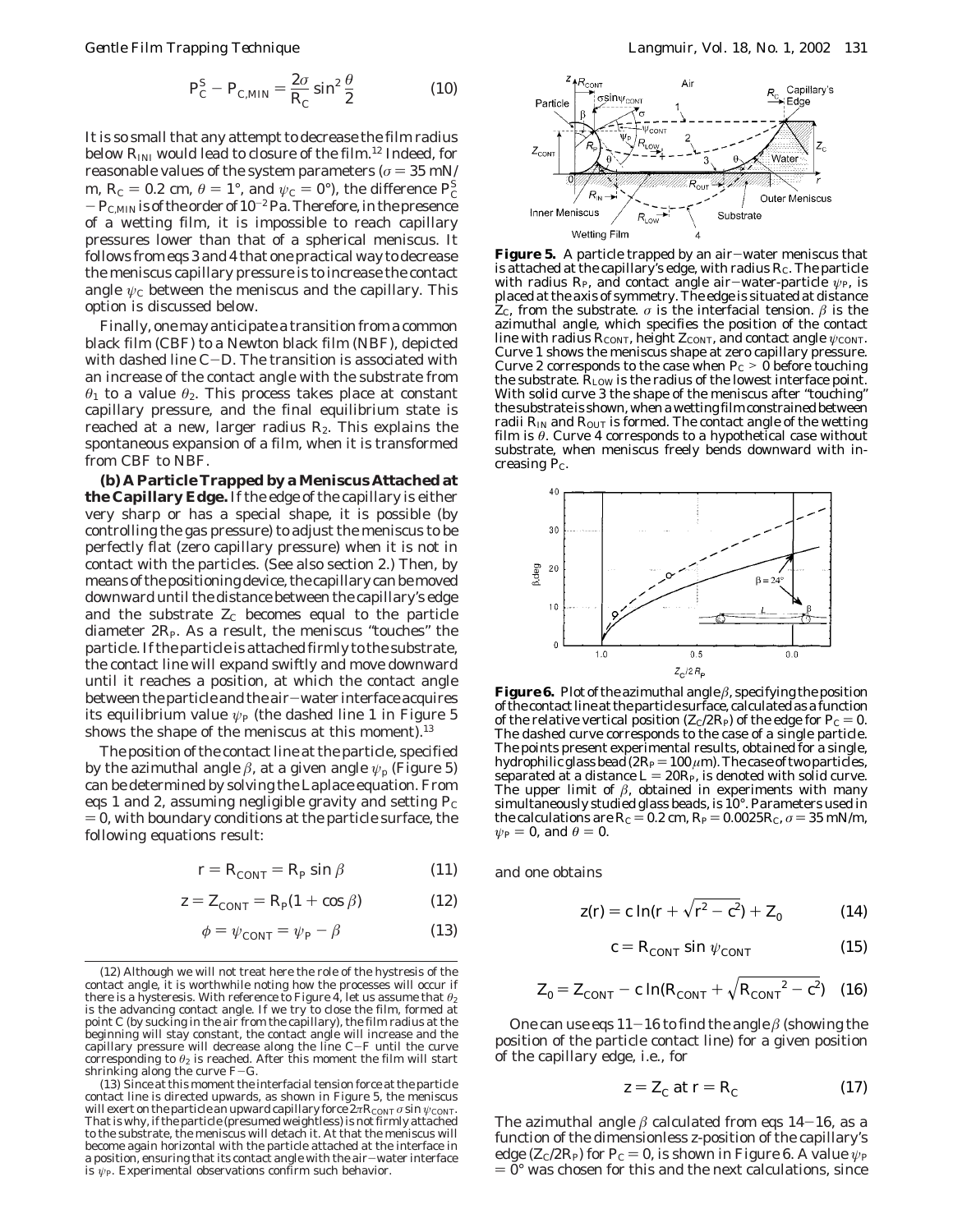such value is close to the real contact angle in the case of hydrophilic glass beads and oil drops. The dashed curve (corresponding to the case of single particle) at  $Z_c = 0$ (i.e., when the edge is at the level of the substrate) crosses the vertical line at angle  $\beta = 33^{\circ}$ . Hence, it is not possible to obtain larger values of *â*. Our experimental points for a single, hydrophilic glass bead, shown in the figure, are close to the theoretical prediction. These and the next experiments, mentioned in the current section, were performed with hydrophilic glass beads (Sigma) with diameter around  $100 \mu m$  in aqueous solution of the anionic surfactant AOT (Sigma, catalogue no. D-0885) of 10 mM concentration.

The experiments with many glass beads, simultaneously trapped in the film, showed that the azimuthal angle does not exceed 10°. This is due to overlapping of the menisci around neighboring particles. To show that we used the theory from ref 14 and performed calculations of the interface for two particles at a distance  $L = 20R_{\rm P}$ . The calculated solid line in Figure 6, corresponding to this case, shows that the maximum azimuthal angle is significantly lower (24°) than the angle calculated for a single particle. The value of the maximum azimuthal angle depends on the interparticle distance: the lower the distance, the lower the maximum angle  $\beta$  that can be achieved.

When the particles are very small, it is difficult to increase the radius of the contact line by smooth lowering of the capillary level. An alternative approach to achieve this is to start increasing the capillary pressure (by increasing the air pressure inside the capillary) after having established contact of the interface with the particle. A numerical simulation of this process is shown in Figure 7A ( $R_P = 5 \mu m$ ,  $R_C = 0.2 \text{ cm}$ ,  $Z_C = 1.98 R_P$ ,  $\psi_P$  $= 0$ ,  $\theta = 0$ , and  $\sigma = 35$  mN/m). This figure shows the dependence of  $\beta$  on the dimensionless capillary pressure, *p*:

$$
p = \frac{P_{\rm C}}{2\sigma} R_{\rm P} \tag{18}
$$

The particle-interface contact is established at  $p = 0$ (curve 1 in Figure 5) and then *p* is raised. The interface bends downward as shown by curve 2 in Figure 5 until eventually it "touches" the substrate. At this moment a wetting film forms over the substrate (see curve 3 in Figure 5). Now the interface splits into two different zones: an inner meniscus, lying between the particle and the wetting film and an outer meniscus between the wetting film and the capillary's edge. Both exist at the same applied capillary pressure. The film is confined between two coaxial circumferences with radii  $R_{\text{IN}}$  and  $R_{\text{OUT}}$  (see Figure 5). The numerical calculations reveal that at the beginning, before the film formation, the contact line expands very easily even with minor increase of the dimensionless capillary pressure. However, after formation of the wetting film, the dependence  $\beta(p)$  changes its behavior: the slope decreases and  $\beta$  tends to level off. The numerical results are shown with circles in Figure 7A. This behavior of  $\beta(p)$ is due to the fact that after formation of the wetting film, the boundary conditions for the inner and outer meniscus are different and lead to different solutions of Laplace equation. Before formation of a wetting film, the solution of Laplace equation is determined from the boundary conditions given by eqs  $11-13$  at the particle surface and



**Figure 7.**  $\beta$  as a function of the dimensionless capillary pressure *p* (defined in eq 18), plotted in a linear (A) and a logarithmic (B) scale. With circles the numerically obtained exact results are presented. With dotted line the asymptotic solution in the case without wetting film (see eq 19) is denoted. With long dashed line the asymptotic solution with wetting film (see eq 23) is denoted. The difference in the two functions is due to the change in the boundary conditions of the Laplace equation governing the shape of the menisci. Parameters used in the calculations are:  $R_C = 0.2$  cm,  $R_P = 0.0025 R_C$ ,  $\sigma = 35$ mN/m,  $\psi_P = 0$ , and  $\theta = 0$ .

by eq 17 at the capillary's edge. For illustration, one can express  $\beta(p)$  by the following asymptotic solution:

$$
\beta(p) = \frac{\left|1 - \sqrt{(2 + \ln p)^2 + (1 + \ln p) \left(p\frac{R_C^2}{R_P^2} - 2\frac{Z_C}{R_P}\right)}\right|}{1 + \ln p}
$$
\n(19)

which is valid for

$$
\psi_{\rm P} = 0, \quad R_{\rm P} \ll R_{\rm C} \tag{20}
$$

Two different menisci are formed after formation of the wetting film. The inner meniscus has boundary conditions at the particle surface given by eqs  $11-13$ , and at the substrate:

$$
\phi = -\theta, \quad z = 0 \quad \text{at} \quad r = R_{\text{IN}} \tag{21}
$$

The outer meniscus has boundary conditions at the capillary's edge given by eq 17, and at the substrate:

$$
\phi = \theta, \quad z = 0 \quad \text{at} \quad r = R_{\text{OUT}} \tag{22}
$$

Setting the contact angle with the substrate  $\theta = 0$ (complete wetting), one can express  $\beta(p)$  for the case with wetting film by the following asymptotic solution:

$$
\beta(p) = \arccos\left(\frac{3 + \ln p}{1 + \ln p}\right) \tag{23}
$$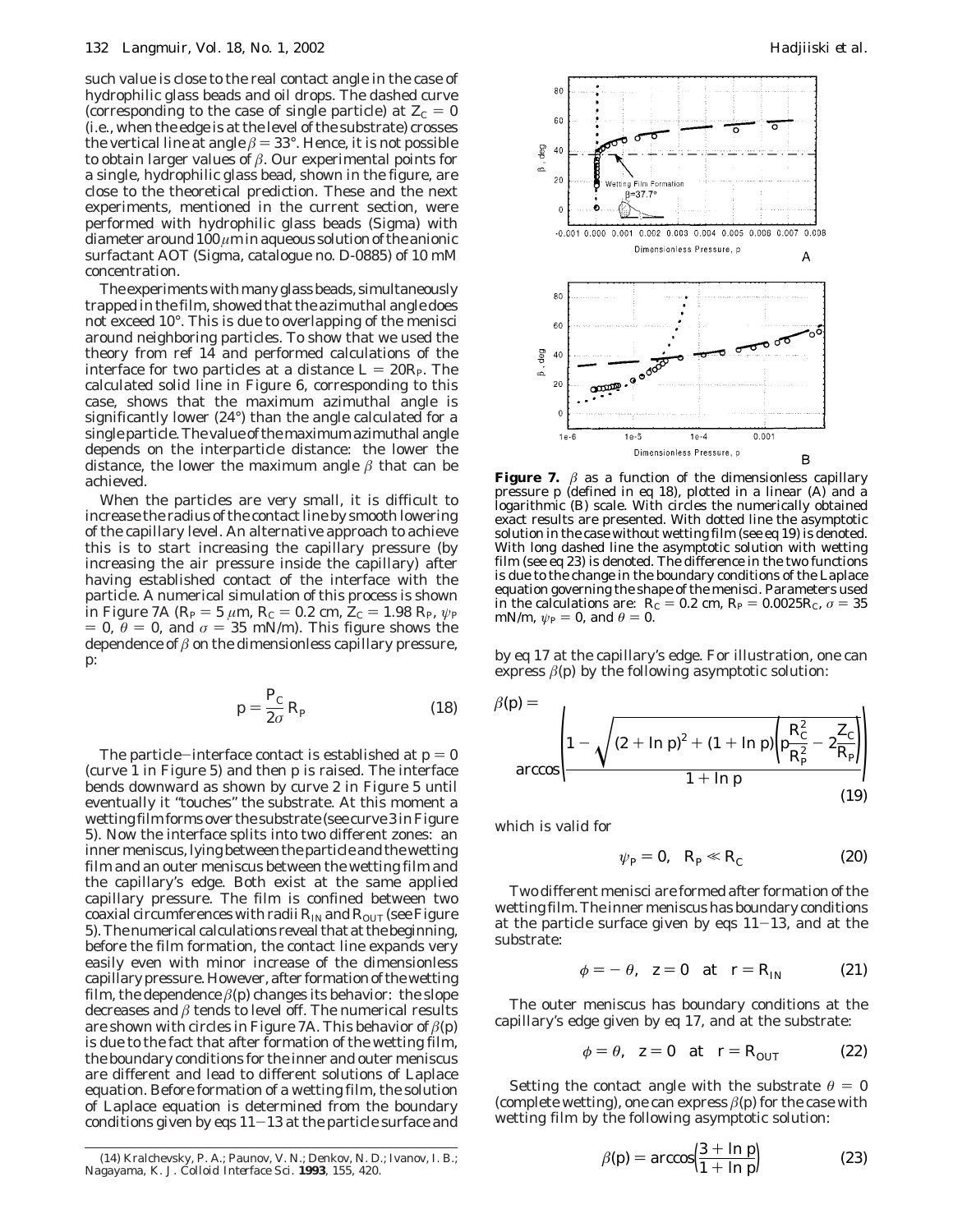

**Figure 8.** A diagram demonstrating the disproportion of the inner and outer menisci showed in Figure 5. It reveals the correlation between the dimensionless capillary pressure *p* (see eq 18), the radii  $R_{\text{IN}}$  and  $R_{\text{OUT}}$ , constraining the wetting film, and the radius  $R_{\text{LOW}}$  of the lowest point at the air-water interface. The solid line denoted with  $p(R_{\text{LOW}})$  correspond to the case prior to wetting film formation (curve 2 in Figure 5). The dashed line corresponds to the hypothetical absence of substrate, when the interface freely bends downward with increasing  $p$  (curve 4 in Figure 5). Parameters used in these calculations are  $R_C = 0.2$  cm,  $R_P = 0.0025 R_C$ ,  $Z_C = 1.98 R_P$ ,  $\sigma$  $= 35$  mN/m,  $\psi_{\rm P} = 0$ , and  $\theta = 0$ .

The plots of the two asymptotic solutions for  $\beta(p)$  are shown in Figure 7A: the case before formation of the wetting film (eq 19) with dotted line, and the case after wetting film formation (eq 23) with long-dashed line. The plot of the same dependencies in log scale, shown in Figure 7B, reveal a good agreement between the asymptotic solutions and the numerically calculated exact solution for  $\beta(p)$  around the point of wetting film formation. At this point, there is a sharp change in the slope (a kink) of the exact solution. One sees that in the first case the dimensionless pressure *p* appears in one nonlogarithmic term of eq 19, multiplied by a large number  $(R_C/R_P)^2$ , while in the second case *p* takes part only under logarithms. This explains the observed significant change in the  $\beta(p)$ behavior.

The wetting film expands asymmetrically with increasing *p*. A diagram demonstrating the relation between *p* and the two radii  $R_{\text{IN}}$  and  $R_{\text{OUT}}$  is shown in Figure 8 (see Figure 5 for notations). The almost vertical solid curve corresponds to the stage prior to the wetting film formation. A very small increase of the dimensionless capillary pressure to  $3.2 \times 10^{-5}$  is sufficient to provoke the formation of the wetting film. In practice, the wetting film forms immediately after beginning the increase of *p*. The dependence of the two film radii  $R_{\text{IN}}$  and  $R_{\text{OUT}}$  on  $p$  is different: the inner film radius  $R_{\text{IN}}$  decreases and changes less than the outer radius  $R_{\text{OUT}}$ , which increases. For comparison the radius  $R_{\text{LOW}}$  of the lowest point at the air-water interface is given also in the figure. The dashed line corresponds to the hypothetical absence of substrate (curve 4 in Figure 5) when the interface freely bends downward with increasing *p*. Our experiments confirmed the numerical predictions shown in Figure 8 for wetting film formation and its disproportionate expansion with increasing *p*.

We would like to summarize the main advantages of the experiments with a flat meniscus attached to the capillary edge. One of them is the possibility of trapping the colloidal particles at virtually zero capillary pressure and then increasing precisely the pressure. This possibility is very important for at least two kinds of experiments: those with highly deformable colloidal particles (biological cells or vesicles) and those with particles having a very low entry barrier (see section 4). Another advantage is that the problem with pushing the particles outward the

film, described in the following subsection, does not exist. This allows simultaneous trapping of many particles independently of their location with respect to the capillary's axis of symmetry.

**(c) A Particle Trapped by a Freely Moving Meniscus.** As mentioned earlier, it is difficult to experimentally realize the case allowing the best control of the capillary pressure: a meniscus attached at the capillary edge with zero capillary pressure. If the particles are only weakly deformable (and they also have not very low entry barrier), so that the initial capillary pressure need not be extremely low, one can use the method of *freely moving meniscus*, forming a contact angle  $\psi_c$  with the capillary. In this case it is also possible to realize relatively low initial capillary pressures if the contact angle  $\psi_c$  is about  $70^{\circ}-90^{\circ}$  (see eqs 3 and 7). We will analyze this case by assuming that the particle on the substrate is located exactly at the axis of the capillary. This is not a very stringent limitation, because the slope of the meniscus around the axis of symmetry is very low (especially with high values of  $\psi_c$ ) and small shifts with respect to this position are immaterial. The originally spherical meniscus (with radius of curvature  $R_C/\cos \psi_C$ ), which must be close to the capillary tip, is placed in contact with the particle either by extending it by means of the gas pressure or by lowering the position of the capillary. When contact is established, the contact line on the particle again expands until the equilibrium contact angle  $\psi_P$  is reached. The capillary pressure in this case is again given by eq 4, but the film radius *R* is replaced by the radius of the contact line  $R_{\text{CONT}}$  and the contact angle  $\theta$  by the angle  $\psi_{\text{CONT}} =$  $\psi_{\rm P}$  –  $\beta$  (see eqs 11–13). The position of the particle contact line is determined by Laplace equation. One can integrate eqs 1 and 2 using as boundary condition at the capillary wall:

$$
r = R_{\rm C}, \quad \phi = \frac{\pi}{2} - \psi_{\rm C} \tag{24}
$$

and eqs 11 and 12 at the particle surface. The result is

$$
Z_{\rm C} - Z_{\rm CONT} = \pm \int_{R_{\rm CONT}}^{R_{\rm C}} \frac{\sin \phi}{\sqrt{1 - \sin^2 \phi}} \, \mathrm{d}r,
$$

$$
\sin \phi(r) = \frac{1}{r} \left[ \frac{P_{\rm C}}{2\sigma} (r^2 - R_{\rm C}^2) + R_{\rm C} \sin \psi_{\rm C} \right] \tag{25}
$$

In some particular cases, the integral can be solved analytically using elliptic integrals. Using eqs  $11-13$ ,  $24$ , and 25, one can obtain the azimuthal angle  $\beta$  as a function of the capillary pressure  $P_{\rm C}$ .

As described previously (subsection a: "Freely Moving Meniscus, Forming a Wetting Film without Particles."), the minimal pressure exerted  $P_{\text{C,MIN}}$  (eq 7 or eq 9) is usually nonzero and depends on the contact angles.

Being simpler for experimental realization than the method with an *attached meniscus*, the method of particle trapping with a *freely moving meniscus* has some serious disadvantages. Achieving the contact angle with the capillary  $\psi_c$  close to 90<sup>°</sup> is a difficult task when the surfactant strongly increases the wetability of the capillary. Another disadvantage of this method in the case of an imperfectly hydrophobised capillary ( $\psi_c$  < 90°) is that the interface, moving downward, is convex and all particles which are not on the axis of symmetry are exposed to a radial force, which can carry them away from the film. This motion can completely prevent the particle trapping. Finally, when the freely moving meniscus comes close to the substrate, very often a lens shaped formation called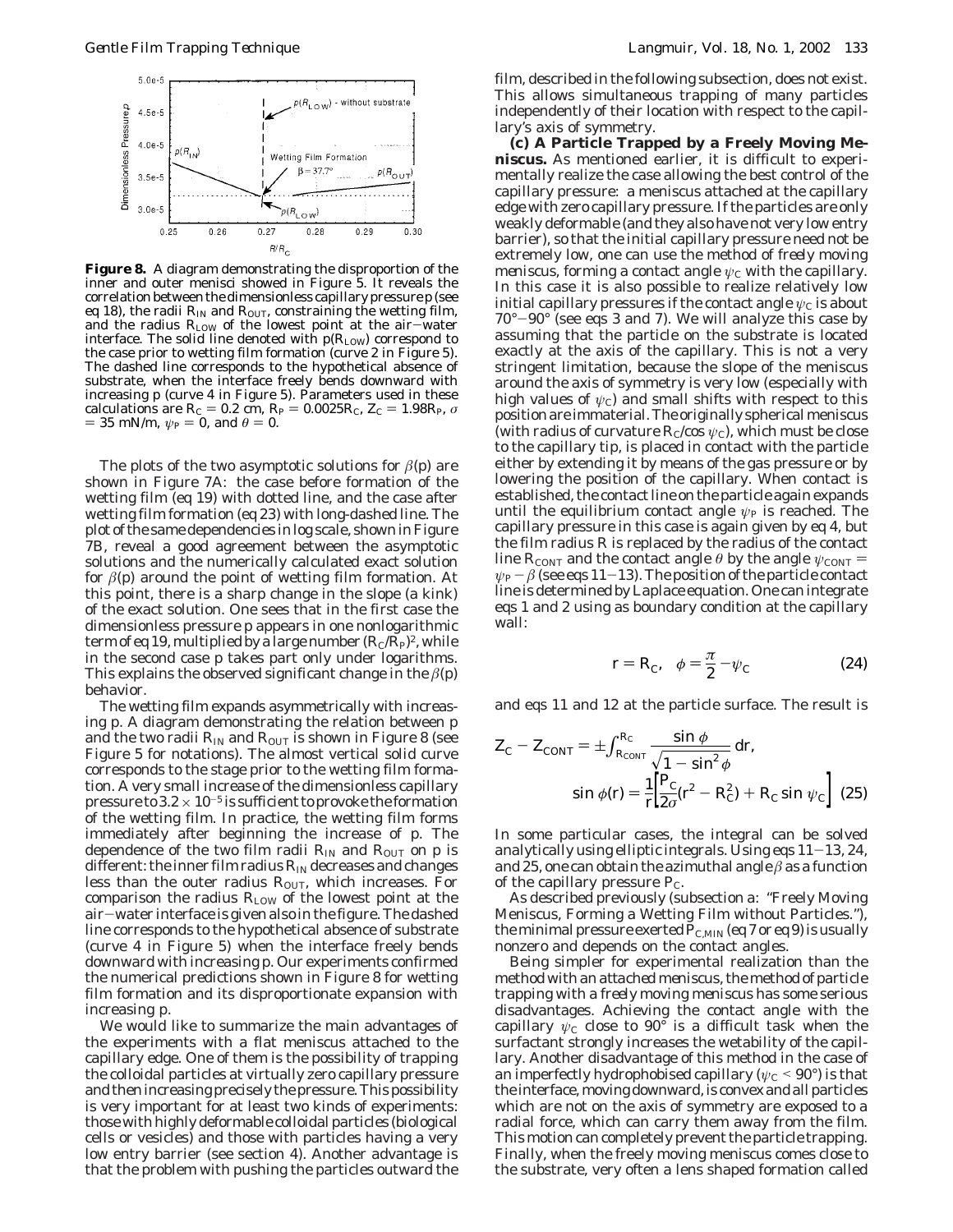dimple<sup>15</sup> forms near the axis of symmetry. The thickness of the dimple is larger in the center and the wetting film forms at the periphery rather than in the center. The water inside the dimple is not in hydrostatic equilibrium with the surrounding water and the liquid drains out through the wetting film until the equilibrium is reached. Since the hydrodynamic resistance of the wetting film is significant, the process of dimple drainage may take a long time (minutes or hours). During this process, the observation of particles entrapped in the dimple is meaningless, because the capillary pressure is unknown.

# **4. Experimental Section: Entry Barrier Measurements**

In this section, as an illustration of the film trapping technique, we present some experimental results obtained with silicone oilbased emulsions. Our experiments are related to two different types of emulsions. The first one consists of pure oil droplets, and the second one of oil droplets containing small solid particles. The droplets of both types decrease foamability when dispersed in a foaming surfactant solution.

The actual mechanism of foam destruction by droplets of both types is still poorly understood. Many studies, however, confirm that the foam destruction includes a stage of formation and rupture of the asymmetrical air-water-oil film that appears when an oil drop approaches the foam film surface.16-<sup>20</sup> Therefore, the drop entry has a very important effect on foam stability of such systems.<sup>21-25</sup> Still there is a lack of quantitative measurements of the barrier that prevents the process of drop entry (i.e., the film rupture). Below we demonstrate the applicability of the FTT for measuring the critical capillary pressures to drop entry.

**Materials.** *Drop Entry Experiments with Surfactant*-*Booster Mixtures and Pure Silicone Oil Drops.* Mixtures of anionic alkylpolyoxyethylene sulfate (SDP3S) and amphoteric alkylamidobetaine (betaine), both provided by KAO Co., Japan, at four different molar ratios (in %): 100:0 (SDP3S alone), 80:20, 70:30, and 0:100 (betaine alone), with total concentration 0.1 M, were studied in our experiments. The ionic strength, due to the background electrolyte, was 66 mM for SDP3S (100:0) and 142 mM for betaine (0:100) solutions. The oil phase in all experiments was poly(dimethylsiloxane) (SH200, KAO Co., Japan).

*Drop Entry Experiments with Silicone Oil Drops Containing Solid Particles.* In these experiments we used a solution of the anionic surfactant dioctyl sulfosuccinate (AOT, Sigma, catalogue no. D-0885) with a concentration of 10 mM. Two emulsion formulations were studied. The first was pure poly(dimethylsiloxane) oil (Rhôdia, France, 47V1000SH). The second contained hydrophobised silica particles (aggregates) of fractal structure, added in the same silicone oil. The silica aggregates had an average size in the micrometer range. In all experiments, deionized water from a Milli-Q system (Millipore, UK) was used for preparing the solutions.

- (15) Ivanov, I. B.; Dimitrov, D. S. In *Thin Liquid Films*; Ivanov, I. B., Ed.; Marcel Dekker: New York, 1988; Chapter 7, p 379.
- (16) Bergeron, V.; Cooper, P.; Fischer, C.; Giermanska-Kahn, J.; Langevin, D.; Pouchelon, A. *Colloids Surf., A* **1997**, *122*, 103.
- (17) Exerowa, D.; Kruglyakov, P. M. *Foams and Foam Films*; Elsevier: Amsterdam, 1998; Chapter 9. (18) Koczo, K.; Lobo, L. A.; Wasan, D. T. *J. Colloid Interface Sci.*
- **1992**, *150*, 492. (19) Bergeron, V.; Fagan, M. E.; Radke, C. J. *Langmuir* **1993**, *9*,
- 1704.
- (20) Koczo, K.; Koczone, J. K.; Wasan, D. T. *J. Colloid Interface Sci.* **1994**, *166*, 225.
- (21) Basheva, E.; Ganchev, D.; Denkov, N. D.; Kasuga, K.; Satoh, N.; Tsujii, K. *Langmuir* **2000**, *16*, 1000.
- (22) Hadjiiski, A.; Tcholakova, S.; Denkov, N. D.; Durbut, P.; Broze, G.; Mehreteab, A. *Langmuir* **2001** *17*, 2426, 7011. (23) Hadjiiski, A.; Denkov, N. D.; Tcholakova, S.; Ivanov, I. B. In
- *Proceedings of 13th International Symposium on Surfactants in Solution (University of Florida, Gainesville, June 11*-*16, 2000)*; Marcel Dekker: New York, 2001. In press.
- (24) Denkov, N. D.; Marinova, K. *Proceedings of the 3rd EuroConference on Foams, Emulsions and Applications*; MIT: Bremen, 2000. (25) Marinova, K.; Denkov, N. D. *Langmuir* 2001. In press.

**Table 1. The Type and the Main Parameters of the Used Pressure Sensors**

| pressure transducer<br>model (Omega<br>Engineering, Inc.,<br>Stamford, CT) | pressure<br>range, Pa | stated<br>accuracy, a<br>Pa | stated<br>hysteresis and<br>repeatability, Pa |
|----------------------------------------------------------------------------|-----------------------|-----------------------------|-----------------------------------------------|
| <b>PX274-01DI</b>                                                          | $+125$                | $3 + 1.25$                  | $\pm 0.31$                                    |
| PX163-005BD5V                                                              | $\pm 1250$            | $3 + 12.5$                  | $+3.1$                                        |
| PX142-001D5V                                                               | $0 - 6900$            | $\leq \pm 51.8$             | $\pm 20.7$                                    |

*<sup>a</sup>* Maximum deviation from the linear best fit for the whole pressure range.

**Methods.** Here some technical parameters of the experimental setup and the experimental procedures are given to complement the information from Sections 2 and 3. Glass capillaries with inner diameter  $2R_C$ , between 2 and 8 mm, were used. The capillary foreheads, held close to the substrate during the experiments, were optically polished. In the experiments with *attached meniscus* a polished sapphire monocrystal disk with a conical opening with angle 60° was mounted on the lower capillary's end by Teflon sleeve and washer (see Figure 2). The air-water interface was attached at the inner sapphire's edge, with a diameter of 4.4 mm, situated on the upper end of the disk. The height of the disk was 1.8 mm. The stub of the specially shaped glass substrate for experiments with an *attached meniscus* (see Figure 2) was 3 mm in diameter and was elevated 3 mm above its base. The stub's base consists of a circular plate with a diameter 30 mm and thickness 2 mm. The substrate was made from optical glass with polished plane parallel sides. The colloidal dispersion under study was poured into a glass Petri dish with a diameter of 60-80 mm. Its flat bottom was used as the substrate in experiments with a *freely moving meniscus* or for support of the specially shaped substrate in the case of *attached meniscus*. Prior to the experiments all parts, having contact with water, were washed with detergent, treated with mixture of potassium base, ethyl alcohol, and water, and amply rinsed with Millipore-MilliQ purified water. The capillary tubes, for experiments with a *freely moving meniscus*, were hydrophobized by drying in the oven at  $90-120$  °C for  $1-2$  h in order to obtain a contact angle  $\psi_c$  typically about 65°-70°. It should be noted that in contact with silicone oil spread over the water surface,  $\psi_C$  decreases to about 45°.

The pressure difference,  $\Delta P_{\rm A} = P_{\rm A} - P_{\rm A}^0$ , between the pressure of the air in the capillary  $P_A$  and the pressure of the atmosphere  $P_A^0$ , was measured with a pressure sensor. The used pressure sensors are described in Table 1. The data acquisition equipment included a digital multimeter Metex M-4660A (Metex Instruments), connected to a PC.

The height of water in the vessel is  $Z + Z_C$ . (*Z* is the distance between the flat air-water interface and the lower capillary end and  $Z<sub>C</sub>$  is the distance between the substrate and the capillary's end, see Figure 3). Thus the pressure at the bottom of the liquid is  $P_A^0$  +  $\rho g(Z + Z_C)$ . If one neglects the small change of hydrostatic pressure inside the inner meniscus in the capillary  $(Z<sub>C</sub> \ll Z)$ , one finds the following relationship between the capillary pressure *P*<sup>C</sup> and the measured pressure difference ∆*P*A:

$$
P_{\rm C} = \Delta P_{\rm A} - \rho g Z \tag{26}
$$

*Z* is measured during the capillary movement downward, from the reference position of contact with the water surface to the working position close to the substrate. A micrometer translator having accuracy of  $\pm 5$   $\mu$ m was used, providing a precision of  $\pm 0.05$  Pa for determination of the hydrostatic pressure (the last term in eq 26). The immersed volume of the capillary itself and the volume of water which flows inward to or outward from the capillary with the variation of  $P_A$ , have a relatively small influence on the referent water level in the vessel and therefore can be neglected.

The trapped oil drops were observed from below, through the substrate, with a Carl Zeiss Jena inverted microscope (objective Zeiss, LD Epiplan,  $20 \times 0.40$ , with 9.8 mm working distance) in reflected monochromatic light  $(\lambda = 546 \text{ nm})$  and in transmitted white light. The observation in reflected light provides an interference picture caused by the curved interfaces around the trapped particles.<sup>1,2</sup> The process of drop entry on the water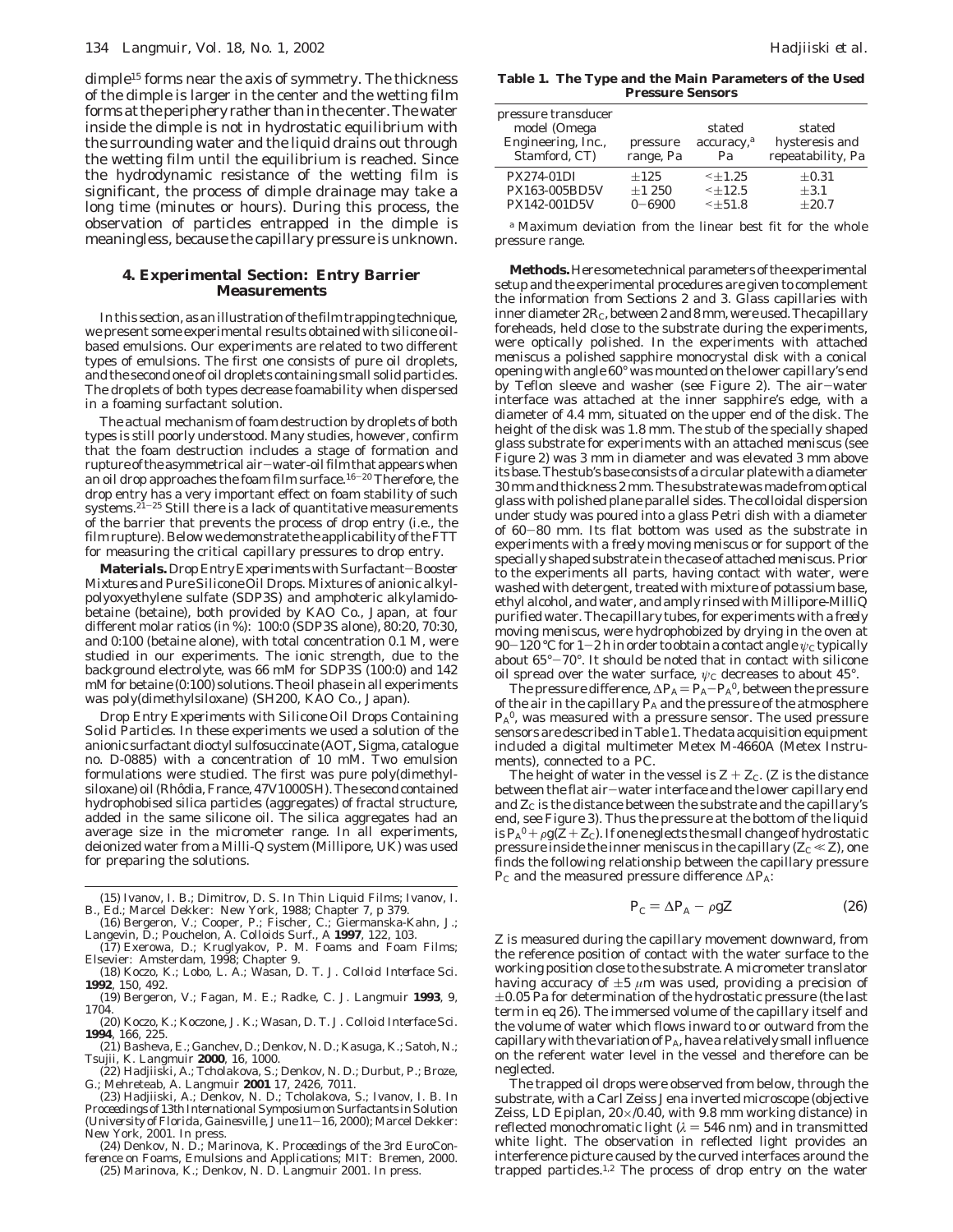

**Figure 9.** Critical capillary pressure to drop entry  $P_{\text{C}}^{\text{CR}}$  as a function of the equatorial drop diameter  $2R_E$  at different molar ratios of the surfactant-booster mixture SDP3S:betaine (70:30 is denoted with solid circles, 80:20 with empty circles, SDP3S alone with solid squares, the total surfactant concentration in all cases is 0.1 M). The experimental data for drops with similar size are represented as a mean value and a standard deviation (the error bar is not shown when it is smaller than the symbol size). In the case of betaine-alone solution, the critical capillary pressure exceeds the range of the pressure sensor (*PC<sup>R</sup> >* 6900<br>Pa). The experiments were performed with a *freely movine* Pa). The experiments were performed with a *freely moving meniscus*.

surface, connected with changes of the drop shape, is clearly seen in both reflected and transmitted light. The observation in transmitted light allows measurements of the equatorial particle radii  $R_{\rm E}$  with an accuracy of about  $\pm 0.8 \mu$ m. The equatorial radius *R*<sup>E</sup> is involved in the case when the trapped particles are deformable. After deformation  $R_{\rm E}$  becomes greater than  $R_{\rm P}$ : the radius of the spherical particle. A digital CCD camera (Kappa CF 8/1 DX) and VCR (Samsung SV-4000W) was used to record the observed picture. All experiments were carried out at the ambient room temperature ( $T = 22 \pm 2$  °C). Water evaporation inside the capillary was avoided by performing the measurements under saturated water vapor.

The emulsion under study was prepared by adding 50 *µ*L of silicone oil (or mixture of silicone oil and solid particles) to 20 mL of surfactant solution. The emulsion was stirred for 1 h before the experiments, using a magnetic stirrer. A freshly stirred emulsion was poured into the Petri dish immediately before beginning each experimental run. We observed many (almost flat) oil lenses floating at the water surface. Along with the fact that the initial spreading coefficient of the oil is positive, this is an indication that the drop entry measurements were performed in the presence of a thin oil layer over the solution surface. The situation in real foams with oily additives is similar:<sup>26,27</sup>a portion of the oil rapidly spreads over the solution surface during foam formation.

During the experiment, one changes slightly the pressure in the capillary  $P_A$  so that the capillary pressure increases very slowly. After each small increment of pressure increase, one waits for several minutes to ensure a mechanical equilibrium, confirmed by the observation of the interference picture in reflected light. One observes that trapped drops enter the interface when a given, critical capillary pressure is reached. In some cases, the drops do not enter the interface at the applied pressures, because the entry barrier is higher than the accessible pressure range.

# **5. Results and Discussion.**

**Drop Entry with Surfactant**-**Booster Mixtures and Pure Silicone Oil Drops.** The experiments were done with a *freely moving meniscus*, using PX163 and PX142 pressure sensors (see Table 1). The critical capillary pressure to drop entry  $P_\mathbb{C}^\mathbb{CR}$  as a function of the equatorial drop diameter  $2R_{\rm E}$ , at three different surfactant molar ratios, is shown in Figure 9.  $P_{\rm C}^{\rm CR}$  is defined as the capillary pressure  $P_c$  measured at the moment of rupture of the



**Figure 10.** Critical capillary pressure to drop entry  $P_{\text{C}}^{\text{CR}}$  as a function of the equatorial drop diameter  $2R_E$  for emulsions based on pure silicone oil (empty circles) and mixture of silicone oil with solid particles (solid squares) in aqueous solutions of 10 mM AOT. The experimental data for drops with similar size are represented as a mean value and a standard deviation. The experiments were performed with an *attached meniscus*.

pseudoemulsion film between a drop and the air-water interface. Since many drops get simultaneously trapped, it was possible for each experimental run to record 1-<sup>10</sup> drop entry events. The total number of drop entry events for each studied system exceeds 100. The experimental data for drops with similar size are represented as a mean value and an error bar for the standard deviation. When not shown, the error bar is smaller than the symbol size. One sees that in the case of SDP3S alone (solid squares in Figure 9) the values of the critical capillary pressure are smaller than 400 Pa. The addition of betaine to the mixture leads to a significant increase of the values of  $P_{\rm C}^{\rm CR}$ . In the case of an 80:20 mixture of SDP3S:betaine (empty circles in Figure 9) and at 70:30 molar ratio (solid circles), $P^{\rm CR}_{\rm C}$  increases up to about 1200 Pa for the smallest drops. The experiments with betaine alone have shown that the critical capillary pressure is so large, that it exceeds the working range of the pressure sensor (><sup>6900</sup> Pa for PX142: see Table 1). This is not a limitation of the FTT but of the sensor used.

The tendency of the critical capillary pressure to increase with the molar fraction of betaine correlates with results from the foam stability tests.<sup>21</sup> The experiments described in ref 21 showed that the final height of stable foam in the testing cylinder increases with the molar fraction of betaine in the foaming solution. The increase of the height of the stable foam corresponds to increase of the critical capillary pressure. One can conclude that the foam boosting effect of betaine is directly related to the increase of the barrier to drop entry.21,23 A trend for increase of the critical capillary pressure with diminishing the drop size is clearly seen in all three cases shown in Figure 9. This is probably connected with the augmented foam stability in the presence of smaller drops. $21,23$ 

**Drop Entry Experiments with Silicone Oil Drops Containing Solid Particles***.* In these experiments we compared two different silicone oil emulsions, with and without solid particles, in solutions of the anionic surfactant dioctyl sulfosuccinate (AOT). The experiments were made with an *attached air*-*water meniscus*. These results were obtained with PX247 pressure sensor (see Table 1).

The critical capillary pressure to drop entry  $P_{\mathrm{C}}^{\mathrm{CR}}$  as a function of the equatorial drop diameter  $2R_{\rm E}$  for both emulsions is shown in Figure 10. One sees that the barrier to drop entry for pseudoemulsion films stabilized with 10 mM AOT (Figure 10) is significantly lower than that for mixtures of SDP3S:betaine with 0.1 M total concentration

<sup>(26)</sup> Denkov, N. D.; Cooper, P.; Martin, J.-Y. *Langmuir* **1999**, *15*, 8514.

<sup>(27)</sup> Denkov, N. D. *Langmuir* **1999**, *15*, 8530.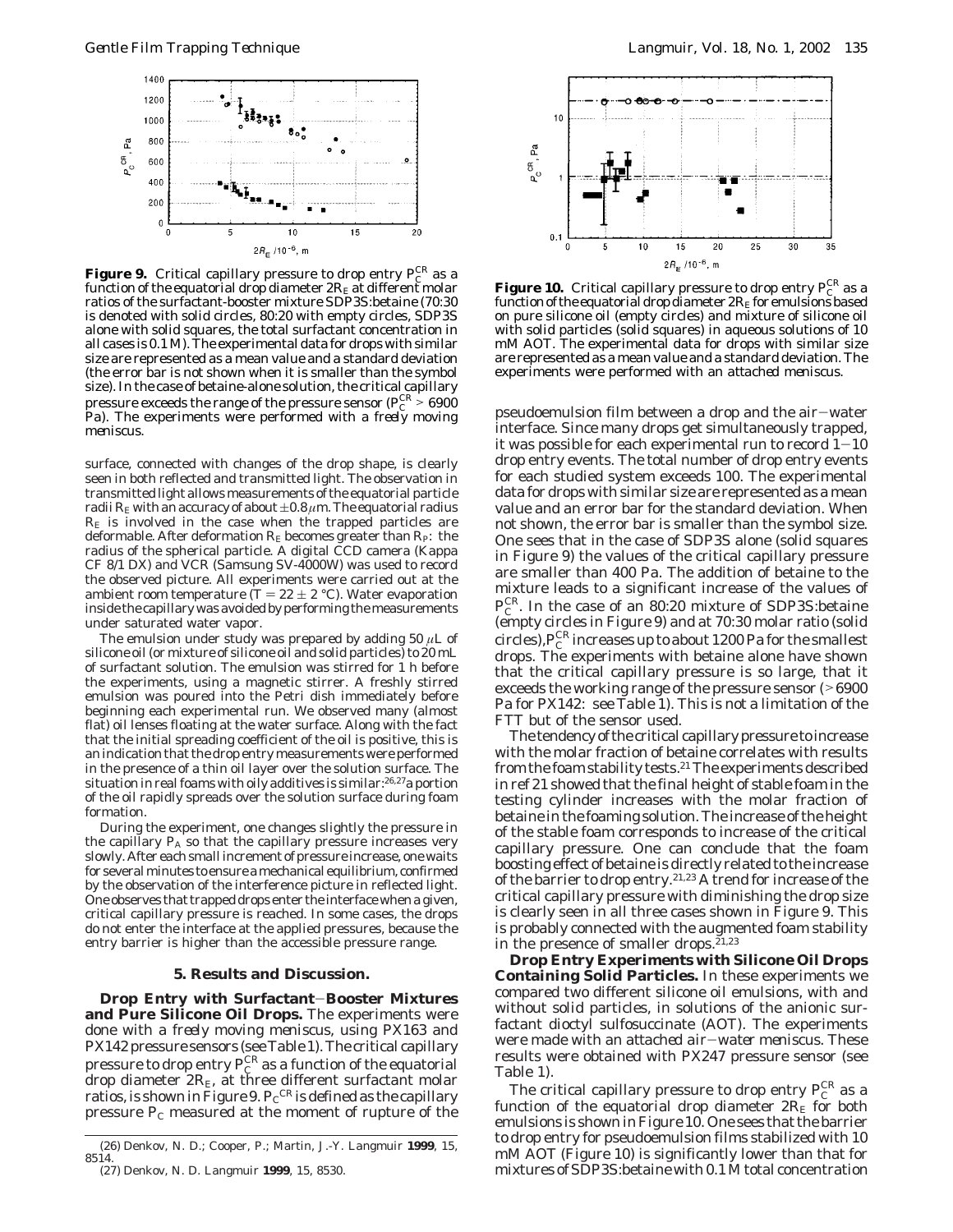

**Figure 11.** Microscope pictures from experiment with an *attached meniscus* that show consequent stages of the drop entry process. (A) The moment before drop entry. (B) The air-water-drop film is just ruptured. (C) An oil lens is formed. The capillary pressure for all pictures is about 1 Pa. The emulsion drops contain 4 wt % hydrophobic silica. The aqueous solution is 10 mM AOT.

(Figure 9). In the case of pure oil drops (empty circles in Figure 10) the mean  $P_{\mathrm{C}}^{\mathrm{CR}}$  is about 20 Pa; the addition of solid particles to the silicone oil (solid squares in Figure 10) leads to a strong decrease of  $P_{\rm C}^{\rm CR}$ : it becomes about 1.1 Pa. Microscope pictures in reflected light from these experiments, displaying the consequent stages of drop entry, are shown in Figure 11. The moment before drop entry is shown in A. The moment when the air-waterdrop film is just ruptured is shown in B). After entry, the oil drop transforms to a lens (C). The capillary pressure is about 1 Pa for A-C. A reduction of the stability of asymmetric oil-water-air films by addition of hydrophobic solid particles was detected qualitatively in numerous previous studies.16,20,26-<sup>30</sup>

FTT-gentle provides an opportunity for obtaining a quantitative measure (the drop entry barrier  $P_{\text{C}}^{\text{CR}}$ ) that can be used for explanation of the antifoam activity. A correlation between the drop entry barrier and the antifoam activity was recently reported in a series of papers.21-<sup>25</sup>

**Disjoining Pressure in the Asymmetric Film Straddled between a Compressed Drop and Another Interface.** It is beyond the scope of this paper to attempt detailed interpretation of the mechanism of action of antifoam drops and particles. Nevertheless, it is pertinent to discuss briefly the relevance of the present measurements to the situation in real foams. It was shown<sup>23,26,27</sup> that, in a foam, the antifoam globules get trapped either in the foam lamellas (films) or in the Gibbs-Plateau borders. In either case they experience compression by the air-water interfaces, which is due to the capillary pressure in the Gibbs-Plateau borders (GPB). The latter pressure plays the same role as the applied capillary pressure in our FTT experiments, and one can argue that the bubble will burst when the capillary pressure of the GPB (or foam bubble) becomes equal to  $P_{\mathrm{C}}^{\mathrm{CR}}$ , measured by FTT. Since, however, the drop entry occurs through rupture of the asymmetric thin film, intervening between the drop and the bubble surface, it is important to connect the meniscus capillary pressure with the disjoining pressure in this film. This connection can be found by the following force balance.

Imagine, as depicted in Figure 12, that a drop is pressed by a curved interface (a bubble) with capillary pressure  $P_{\rm C}^{\rm B}$ , thus forming a small asymmetric film with the air $$ water interface. To make the treatment more transparent,



**Figure 12.** A drop is pressed by a curved interface with capillary pressure  $P_C^B$ , thus forming a small asymmetric film with the air-water interface. The surface of tension with radius of curvature  $R_F$  is situated between the film surfaces: at distance  $h_D$  from the drop and  $h_B$  from the bubble. The film has a total thickness *h* and a contact angle *θ*.

we will assume that both surfaces of the film have the same radii of curvature  $R<sub>F</sub>$  and that the interaction in the film does not affect significantly the surface tension of the air-water film surface  $\sigma_B$  and the oil-water drop interfacial tension  $\sigma_{\rm D}$  (the latter is true for not very large contact angles film-meniscus, say below 10°). Let the pressures in the different phases be  $p_L$  in the liquid (water), containing the drop,  $p_B$  in the outer (bubble) phase,  $p_D$ inside the drop (oil), and  $p_F$  inside the film. Then

$$
\frac{2(\sigma_{\rm B} + \sigma_{\rm D})}{R_{\rm F}} = p_{\rm D} - p_{\rm B} = (p_{\rm D} - p_{\rm L}) - (p_{\rm B} - p_{\rm L}) =
$$
  

$$
P_{\rm C}^{\rm D} - P_{\rm C}^{\rm B} \tag{27}
$$

where  $P_{\mathrm{C}}^{\mathrm{D}}$  and $P_{\mathrm{C}}^{\mathrm{B}}$  are the capillary pressures at the drop and meniscus (bubble) interfaces, respectively. This equation allows calculating the film radius  $R_F$ :

$$
\frac{1}{R_{\rm F}} = \frac{P_{\rm C}^{\rm D} - P_{\rm C}^{\rm B}}{2(\sigma_{\rm B} + \sigma_{\rm D})}
$$
(28)

On the other side, the disjoining pressure Π in the film is defined  $as<sup>1,2</sup>$ 

$$
\Pi = p_{\rm F} - p_{\rm L} = (p_{\rm F} - p_{\rm B}) + (p_{\rm B} - p_{\rm L}) = \frac{2\sigma_{\rm B}}{R_{\rm F}} + P_{\rm C}^{\rm B} \tag{29}
$$

By combining eqs 28 and 29 we reach the final result: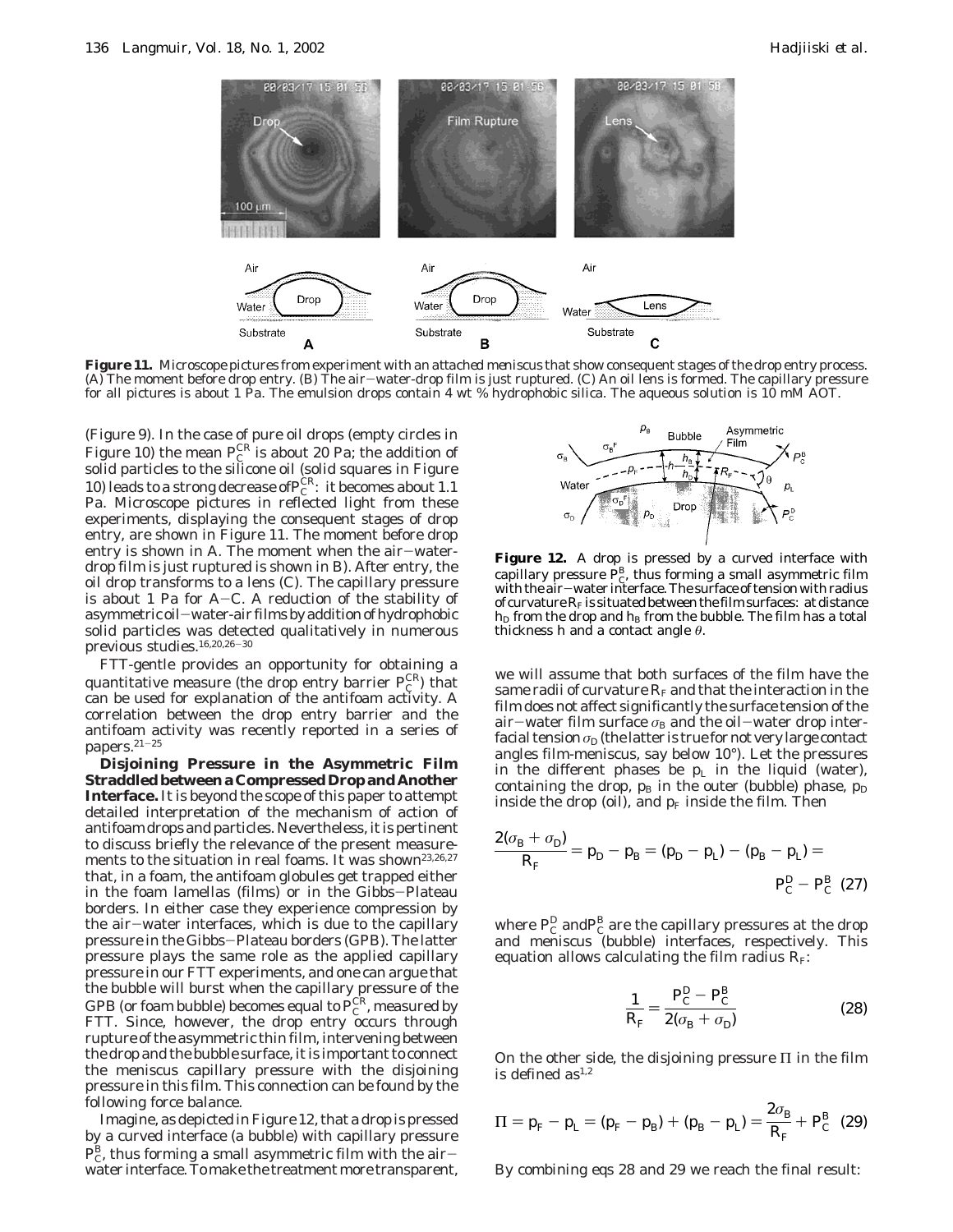$$
\Pi = \frac{\sigma_{\rm D}}{\sigma_{\rm B} + \sigma_{\rm D}} P_{\rm C}^{\rm B} + \frac{\sigma_{\rm B}}{\sigma_{\rm B} + \sigma_{\rm D}} P_{\rm C}^{\rm D} \tag{30}
$$

The capillary pressure  $P_c$ , in the FTT experiments discussed above, in the present notation is actually  $P_{\text{C}}^{\text{B}}$ . Hence, it is possible to calculate from these equations and our data for  $P^{\rm CR}_{\rm C}$  the film radius and the critical disjoining pressure as well. Such calculations will be performed and discussed in a subsequent paper devoted to the role of entry barriers in antifoaming.<sup>22</sup> With  $P_{\rm C}^{\rm B} = 0$ , the above equations are valid for a drop attached to a planar fluid equations are valid for a drop attached to a planar fluid interface. We did not assume during the derivation anything about the drop shape, so that the results are valid also for a strongly deformed drop, but then its curvature must be either measured<sup>31</sup> directly or calculated by solving the Laplace equation (for details see refs 1 and 2).

If the "drop" is a solid spherical particle of radius  $R_{\text{P}}$ , one can formally substitute in eq 30  $P_{\rm C}^{\rm D} = 2\sigma_{\rm D}/R_{\rm P}$  and then set  $\sigma_{\rm D}$  equal to infinity in the result:<sup>33</sup>

$$
\Pi = \frac{\sigma_{\rm D}}{\sigma_{\rm B} + \sigma_{\rm D}} P_{\rm C}^{\rm B} + \frac{\sigma_{\rm B}}{\sigma_{\rm B} + \sigma_{\rm D}} \frac{2\sigma_{\rm D}}{R_{\rm P}} \approx P_{\rm C}^{\rm B} + \frac{2\sigma_{\rm B}}{R_{\rm P}} \quad (31)
$$

The above derivation of the surface force balance, eq 30, was not entirely consistent, since we accounted for the disjoining pressure in the film, but neglected its influence on the two interfacial tensions. This was done to simplify the derivation and to make it physically more transparent. Although the role of the latter factor is often (but not always) negligible, we have accounted for it in the Appendix.

#### **Conclusions**

The film trapping apparatus described here allows studying the interactions between colloidal particles and a liquid interface that presses them against a flat solid substrate. The experimental approach, termed FTTgentle, is an extension of the recently proposed film trapping technique.<sup>1-3</sup> It is capable of determining the physicochemical parameters of thin films intervening between particles and a liquid interface. With FTT-gentle, a very wide range of capillary pressures can be exerted on entrapped particles whose size is typically between 1 and 50  $\mu$ m. The capillary pressure can be varied very precisely. More than one trapped particle can be observed simultaneously, which increases the productivity of the experiments. The feasibility of FTT-gentle is demonstrated by experiments for determination of the drop entry barrier with different silicone oil-based emulsions dispersed in foaming media. The drop entry barrier, which is of key importance for regulation of the foam stability, depends on the surfactant composition and can be significantly decreased by addition of solid particles in the oil drops.

**Acknowledgment.** The fruitful discussions with Professor P. Kralchevsky, Professor N. Denkov, and Dr. K. Marinova are gratefully acknowledged. The authors are indebted to Miss M. Paraskova for drawing some of the figures.

### **Appendix: Role of the Curvature and Interfacial Interactions on the Surface Force Balance**

A more general form of eq 30 for the disjoining pressure of a film, straddled by two spherical interfaces<sup>35</sup> (see Figure 12), can be derived by using eqs 13, 26, and 33 in ref 36. Equation 13 is a force balance (similar to our eq 27), connecting the pressure drop across the film with the total film tension  $\gamma$  and the radius of curvature of the surface of tension  $R_F$ . Equation 26 in ref 36 connects the interfacial tensions  $\sigma_{\rm D}^{\rm F}$  and  $\sigma_{\rm B}^{\rm F}$  at the interfaces film-drop and filmbubble (the superscript F denotes that these quantities refer to the film) with the radii of the respective interfaces,  $R_{\rm D} = R_{\rm F} - h_{\rm D}$  and  $R_{\rm B} = R_{\rm F} + h_{\rm B}$ , and the disjoining pressure Π. Equation 33 in ref 36 establishes the connection between  $\gamma$  and all other quantities.

To make these equations simpler, we will take advantage of the facts that the ratios  $x_D = h_D/R_F$ ,  $x_B = h_B/R_F$ , *x*  $= \bar{h}/R_F$  (the film thickness is  $h = h_D + h_B$ ) are much smaller than unity and will expand these expressions in series with respect to the *x*′s by keeping only the linear terms. The results are (note that Π is of the order of the capillary pressures so that  $\Pi R_F$  is of the order of the interfacial tensions):

F

$$
\frac{2\gamma}{R_{\rm F}} = P_{\rm C}^{\rm D} - P_{\rm C}^{\rm B} \tag{A1}
$$

$$
\frac{2\sigma_{\rm D}^{\rm F}}{R_{\rm F}}(1+x_{\rm D})\approx P_{\rm C}^{\rm D}-\Pi(1+2x_{\rm D})\tag{A2}
$$

$$
\frac{2\sigma_{\rm B}^{\rm F}}{R_{\rm F}}(1-x_{\rm B}) \approx -P_{\rm C}^{\rm B} + \Pi(1-2x_{\rm B})\tag{A3}
$$

$$
\gamma \approx \sigma_{\rm D}^{\rm F} (1 + x_{\rm D}) + \sigma_{\rm B}^{\rm F} (1 - x_{\rm B}) + \Pi R_{\rm F} x
$$
 (A4)

For a planar film (infinite radius  $R_F$ ), they give the wellknown relationships:36

$$
P_{\rm C}^{\rm D} = P_{\rm C}^{\rm B} = \Pi; \, \gamma = \sigma_{\rm D}^{\rm F} + \sigma_{\rm B}^{\rm F} + \Pi h \tag{A5}
$$

There are no problems in principle to solve the system of eqs A1-A4. However, this requires long and tedious calculations and the results are cumbersome and physically obscure, unless an explicit expression (valid for a specific system) for the dependence Π(*h*) is used. Such a solution is similar to accounting for the dependence of the surface tension  $\sigma$  of a drop on its radius  $\overline{R}$ , leading to the well-known Tolman's equation:<sup>37,38</sup>  $\sigma(R) = \sigma_{\infty}(1 - 2\delta_{\infty}/R)$ , where *σ*<sup>∞</sup> is the surface tension of a planar interface (at infinite *R*) and  $\delta_{\infty}$  is the distance between the equimolecular dividing surface and the surface of tension. Since  $\delta_{\infty}$  is usually smaller than 1 nm,<sup>39</sup> this correction to the

<sup>(28)</sup> Garrett, R. P. In*Defoaming: Theory and Industrial Applications*; Marcel Dekker: New York, 1993; Chapter 1.

<sup>(29)</sup> Tamura, T.; Kageyama, M.; Kaneko, Y.; Kishino, T.; Nikado, M. *J. Colloid Interface Sci.* **1999**, *213*, 179. (30) Wasan, D. T.; Christiano, S. P. In *Handbook of Surface and*

*Colloid Chemistry*; Birdi, K. S., Ed.; CRC Press: Boca Raton FL, 1997; Chapter 6.

<sup>(31)</sup> In the case of large drops, it is actually easier to measure the film radius  $R_{\rm F}$ , say by using differential interferometry,<sup>32</sup> and then calculate Π from eq 29.

<sup>(32)</sup> Nikolov, A. D.; Kralchevsky, P. A.; Ivanov, I. B.*J. Colloid Interface Sci.* **1986**, *112*, 122.

<sup>(33)</sup> An equation, similar to the expression after the last equality sign in eq 31 was recently derived in a different way by Bhatt et al.,  $^{34}$ but instead of  $R_{\rm P}$  in the denominator in the second term they have  $R_{\rm P}$ + *<sup>h</sup>*, where *<sup>h</sup>* is the film thickness (see eq 4 in ref 34).

<sup>(34)</sup> Bhatt, D.; Newman, J.; Radke, C. J. *Langmuir* **2001**, *17*, 116.

<sup>(35)</sup> Since we neglected gravity effects, the film surfaces are spherical. (36) Ivanov, I. B.; Kralchevsky, P. A. In *Thin Liquid Films: Fundamentals and Applications*; Ivanov, I. B., Ed.; Surfactant Science

Series; Marcel Dekker: New York, 1988; Vol. 29, Chapter 2. (37) Tolman, R. C. *J. Chem. Phys.* **1949**, *17*, 333. (38) Kralchevsky, P. A.; Nagayama, K. *Particles at Liquid Interfaces*

*and Membranes*; Elsevier: Amsterdam, 2001.

<sup>(39)</sup> Ono, S.; Kondo, S. *Molecular Theory of Surface Tension in Liquids*; Springer-Verlag: Berlin, 1960.